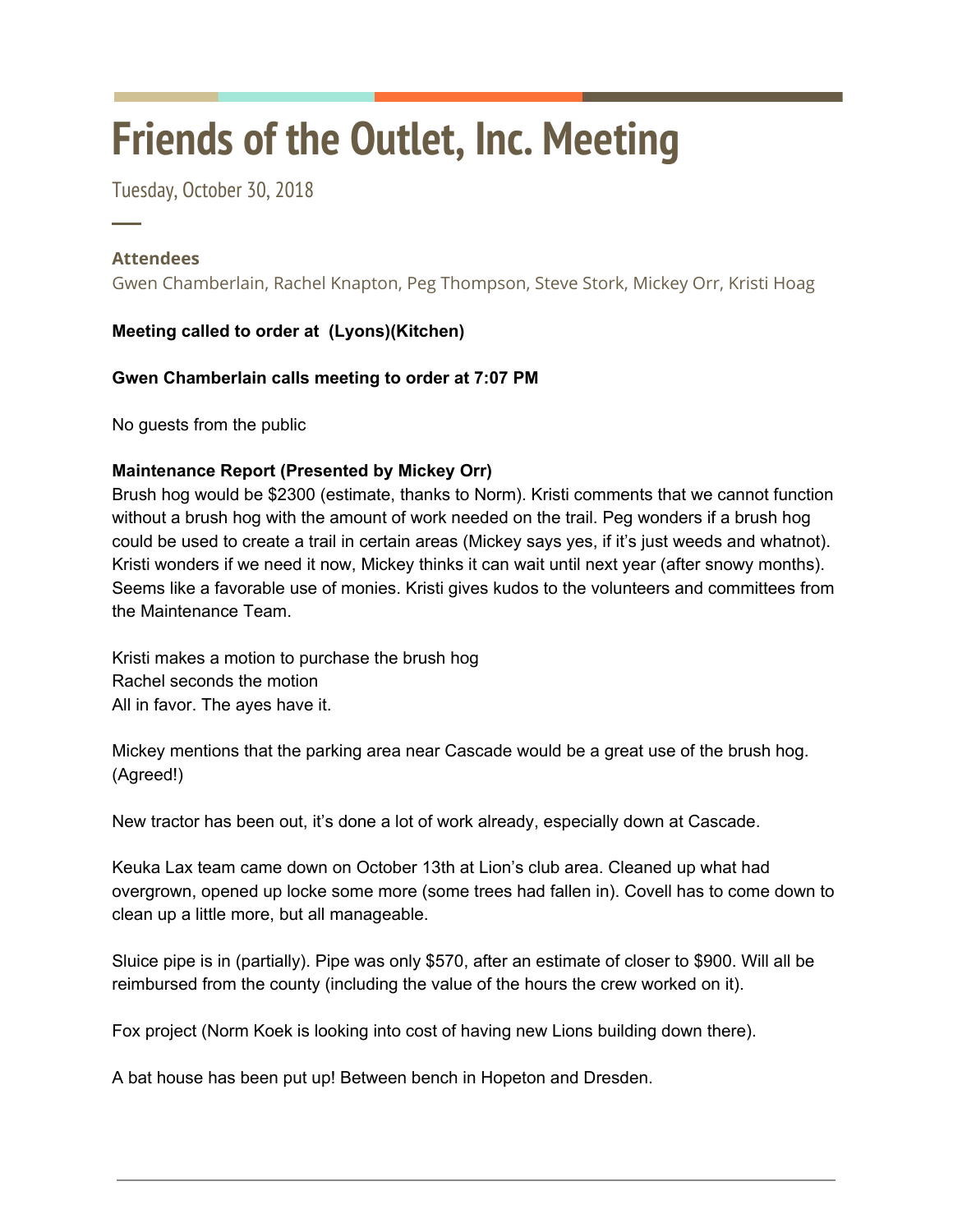One more meeting in November, will not meet in December or January, possibly not in February. Peg offers that we have 6 file cabinets, in case the Maintenance crew would like one. Gwen mentions it might be a good idea to put it into the room with security.

Rachel will pass on to Dean and Grace Knapton that there is a coffin and chair available that were abandoned on the trail.

*Kristi motions that we accept the minutes Peg Seconds*

*Steve corrects: Volunteers are covered under our insurance with a limit of up to \$20,000.*

*All in favor with the corrections: Ayes have it.*

#### **Membership Report (Presented by Kristi Hoag)**

3 new family members and 1 pet membership this month 354 members

132 sponsorship letters have gone out today.

\$12,880 in membership

\$1529 in member donations

Kristi suggests that when we send out individual memberships that we add some non-members to our mailing list to invite them to become members.

Also suggests that someone be at events (like the Chicken BBQ) to sell memberships.

Gwen suggests picking dates for board members to be on the trail to sell memberships. Kristi agrees, we need to be chatting with people.

Rachel suggests incentivizing the membership. Kristi says that the newsletter is an incentive and something only members receive.

**Planning Committee**

#### **Finance Report (presented by Steve Stork)**

\$36,604.17 Checking \$55, 794.15 Money Market CD at the Finger Lakes (approx. \$20,000)

#### **Community Relations Report (presented by Rachel Knapton)**

Kristin Burch and Hannah Peck have joined the Community Relations Committee.

The committee is finishing up the final order for the TAC grant this year.

Kristi feels the committee needs to meet again for a consensus and that email consensus is not appropriate.

The finance committee will meet on November 20th--the Community Relations committee will need to meet before that to finalize recommendations.